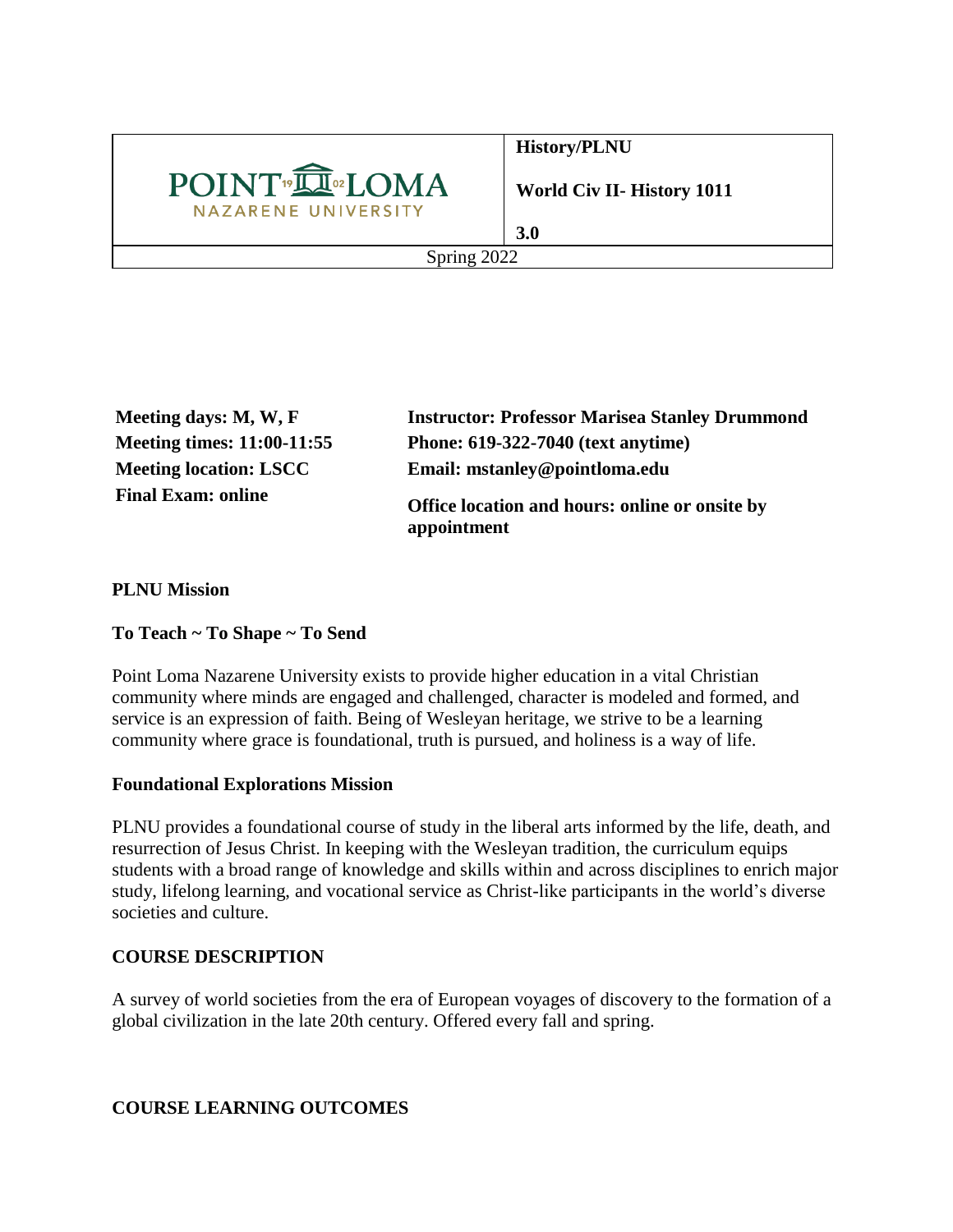Upon completion of the World Civilizations course, you will:

- **FE (formerly GE) Learning Outcome:** Students who complete this FE course will demonstrate an understanding of the complex issues faced by diverse groups in global and/or cross-cultural contexts. Assessed with a signature assignment -Slide Presentation.
- **Course Learning Outcomes for World Civ II:** Students will be able to:
	- o Analyze significant primary texts concerning world civilizations from the 1500s to the present.
	- o Evaluate and articulate the diversity of human experience across a range of historical periods.
	- o Use a historical perspective to understand the world today and address contemporary problems/issues.
	- o Critically evaluate several of the major beliefs, ideologies, and values that have influenced the modern world.
	- o Assess your own culture within the context of the process of globalization since 1500.
	- o Examine historical developments with a particular emphasis on values and ethical choices, in light of being global citizens.

## **REQUIRED TEXTS AND RECOMMENDED STUDY RESOURCES**

## 1. **Required Textbooks:**

Connections: A World History, Volume 2 (3rd Edition) 3rd Edition

by [Edward H. Judge](https://www.amazon.com/s/ref=dp_byline_sr_book_1?ie=UTF8&text=Edward+H.+Judge&search-alias=books&field-author=Edward+H.+Judge&sort=relevancerank) (Author), [John W. Langdon](https://www.amazon.com/s/ref=dp_byline_sr_book_2?ie=UTF8&text=John+W.+Langdon&search-alias=books&field-author=John+W.+Langdon&sort=relevancerank) (Author)

2. **There will be additional online reading resources listed in the calendar.**

## **COURSE CREDIT HOUR INFORMATION**

In the interest of providing sufficient time to accomplish the stated Course Learning Outcomes, this class meets the PLNU credit hour policy for a 3.0 unit class delivered over 16 weeks. It is anticipated that students will spend a minimum of 37.5 participation hours per credit hour on their coursework. For this course, students will spend an estimated 112.5 total hours meeting the course learning outcomes. The time estimations are provided in the Canvas modules.

## **ASSESSMENT AND GRADING**

Grades will be based on a weighting scale for the following assignments: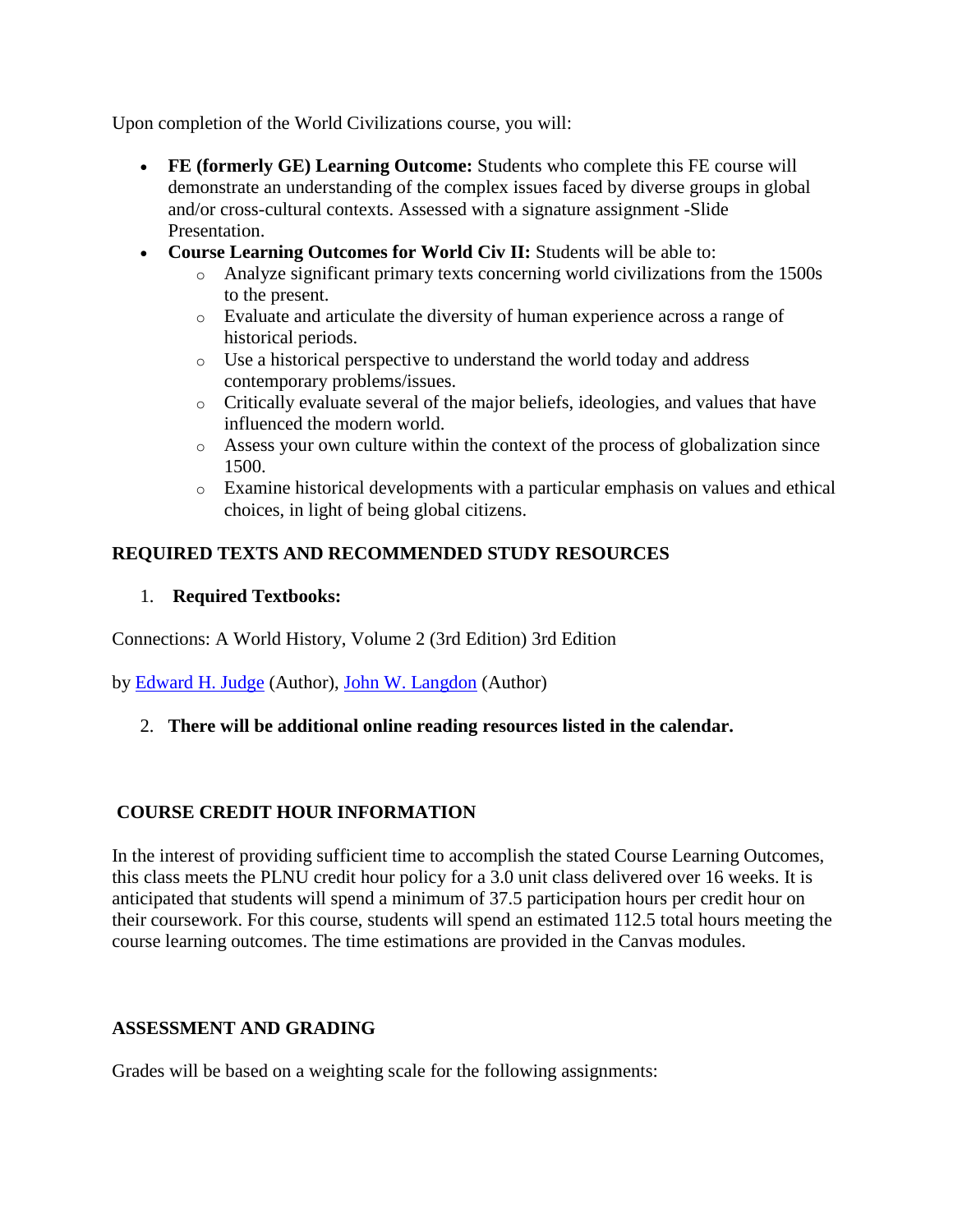- **Discussions (100 total course points)**. you will complete discussions open to the whole class. Before participating in the discussion, you should ensure that you have completed all the readings and viewings for the week so that you can provide an informed initial post. You will then respond to other peers as indicated in the discussion prompt.
- **Group Activities (125 total course points)**. you will complete activities with a partner or a small group. Before participating in the activity, you should ensure that you have completed all the readings and viewings for the week.
- **One Review 25 points**
- **Presentation (100 total course points)**. During the eighth week of the course, you will create a presentation for your peers about a historical topic.
- **Final Exam (100 points)**. During the last week of the course, you will take a final exam with online proctoring that will test your proficiency with knowledge gained throughout the entire course.
- **Attendance and participation (75 total course points)**

## **Total: 525**

## **Sample Standard Grade Scale Based on Percentages**

| $\mathbf{A}$ | B C |                                 | $\mathbf{D}$ | . Н.                                                  |
|--------------|-----|---------------------------------|--------------|-------------------------------------------------------|
|              |     |                                 |              | A 93-100 B + 87-89 C + 77-79 D + 67-69 F Less than 59 |
|              |     | A-90-92 B 83-86 C 73-76 D 63-66 |              |                                                       |
|              |     | $B-80-82$ C-70-72 D-60-62       |              |                                                       |

## **STATE AUTHORIZATION**

State authorization is a formal determination by a state that Point Loma Nazarene University is approved to conduct activities regulated by that state. In certain states outside California, Point Loma Nazarene University is not authorized to enroll online (distance education) students. If a student moves to another state after admission to the program and/or enrollment in an online course, continuation within the program and/or course will depend on whether Point Loma Nazarene University is authorized to offer distance education courses in that state. It is the student's responsibility to notify the institution of any change in his or her physical location. Refer to the map on State [Authorization](https://www.pointloma.edu/offices/office-institutional-effectiveness-research/disclosures) to view which states allow online (distance education) outside of California.

## **INCOMPLETES AND LATE ASSIGNMENTS**

All assignments are to be submitted/turned in by the beginning of the class session when they are due—including assignments posted in Canvas. Incompletes will only be assigned in extremely unusual circumstances. Late Assignments are accepted for partial credit.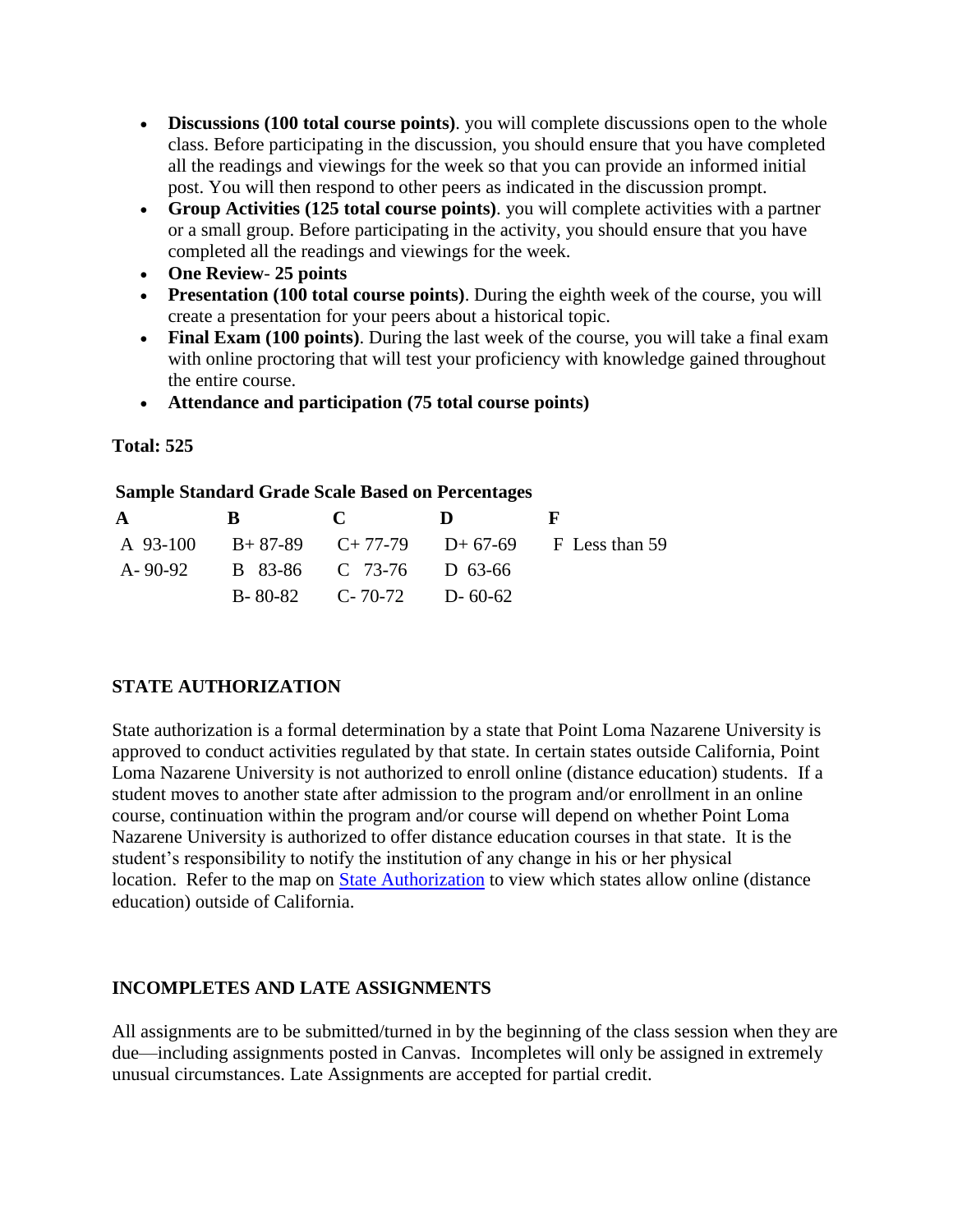## **PLNU COPYRIGHT POLICY**

Point Loma Nazarene University, as a non-profit educational institution, is entitled by law to use materials protected by the US Copyright Act for classroom education. Any use of those materials outside the class may violate the law.

### **PLNU ACADEMIC HONESTY POLICY**

Students should demonstrate academic honesty by doing original work and by giving appropriate credit to the ideas of others. Academic dishonesty is the act of presenting information, ideas, and/or concepts as one's own when in reality they are the results of another person's creativity and effort. A faculty member who believes a situation involving academic dishonesty has been detected may assign a failing grade for that assignment or examination, or, depending on the seriousness of the offense, for the course. Faculty should follow and students may appeal using the procedure in the university Catalog. See [Academic Policies](https://catalog.pointloma.edu/content.php?catoid=41&navoid=2435#Academic_Honesty) for definitions of kinds of academic dishonesty and for further policy information.

### **PLNU ACADEMIC ACCOMMODATIONS POLICY**

While all students are expected to meet the minimum standards for completion of this course as established by the instructor, students with disabilities may require academic adjustments, modifications or auxiliary aids/services. At Point Loma Nazarene University (PLNU), these students are requested to register with the Disability Resource Center (DRC), located in the Bond Academic Center [\(DRC@pointloma.edu](mailto:DRC@pointloma.edu) or 619-849-2486). The DRC's policies and procedures for assisting such students in the development of an appropriate academic adjustment plan (AP) allows PLNU to comply with Section 504 of the Rehabilitation Act and the Americans with Disabilities Act. Section 504 prohibits discrimination against students with special needs and guarantees all qualified students equal access to and benefits of PLNU programs and activities. After the student files the required documentation, the DRC, in conjunction with the student, will develop an AP to meet that student's specific learning needs. The DRC will thereafter email the student's AP to all faculty who teach courses in which the student is enrolled each semester. The AP must be implemented in all such courses.

If students do not wish to avail themselves of some or all of the elements of their AP in a particular course, it is the responsibility of those students to notify their professor in that course. PLNU highly recommends that DRC students speak with their professors during the first two weeks of each semester about the applicability of their AP in that particular course and/or if they do not desire to take advantage of some or all of the elements of their AP in that course.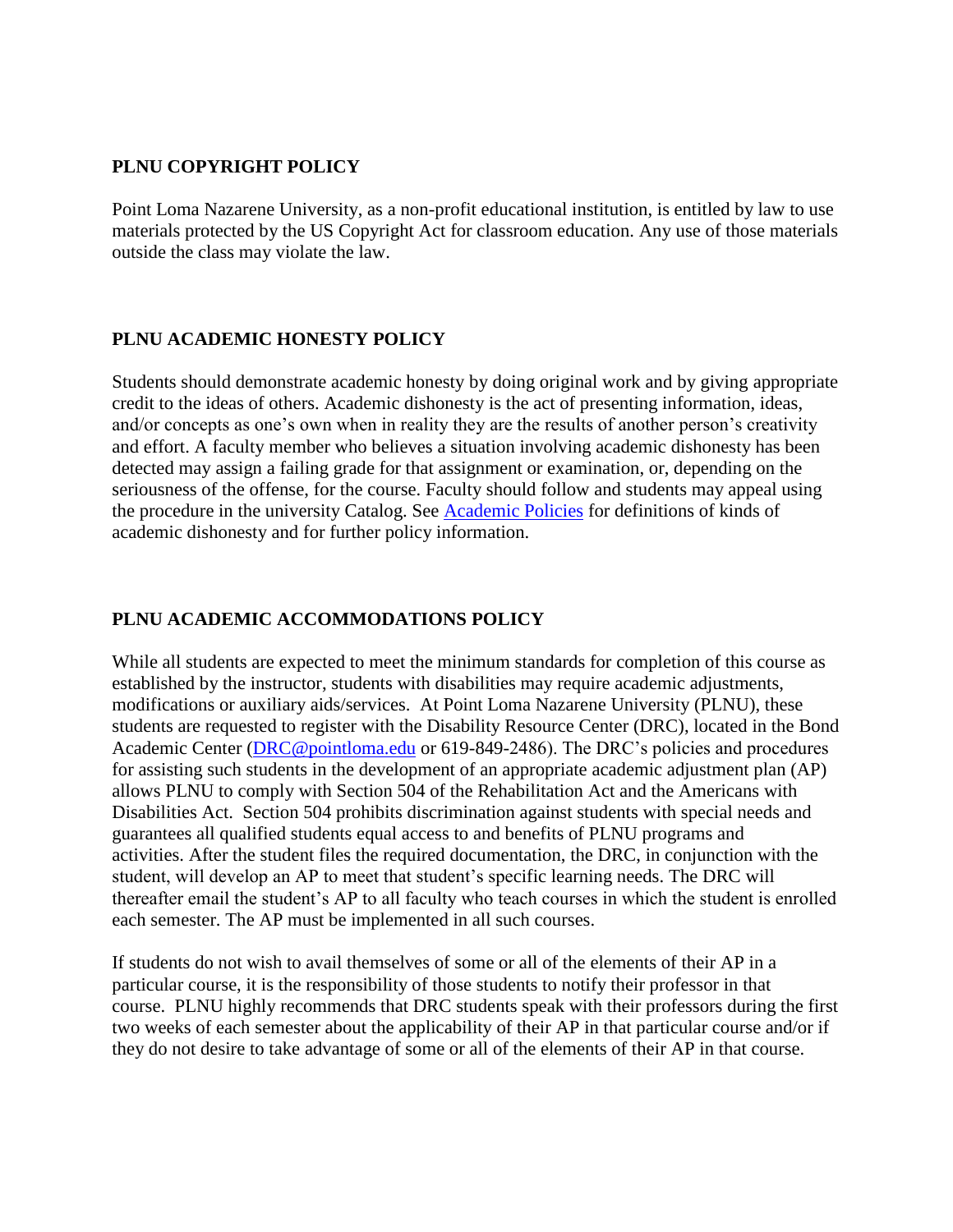## **PLNU ATTENDANCE AND PARTICIPATION POLICY**

Regular and punctual attendance at all **synchronous** class sessions is considered essential to optimum academic achievement. If the student is absent for more than 10 percent of class sessions (virtual or face-to-face), the faculty member will issue a written warning of deenrollment. If the absences exceed 20 percent, the student may be de-enrolled without notice until the university drop date or, after that date, receive the appropriate grade for their work and participation. In some courses, a portion of the credit hour content will be delivered **asynchronously** and attendance will be determined by submitting the assignments by the posted due dates. See [Academic Policies](https://catalog.pointloma.edu/content.php?catoid=46&navoid=2650#Class_Attendance) in the Undergraduate Academic Catalog. If absences exceed these limits but are due to university excused health issues, an exception will be granted.

## **Asynchronous Attendance/Participation Definition**

A day of attendance in asynchronous content is determined as contributing a substantive note, assignment, discussion, or submission by the posted due date. Failure to meet these standards will result in an absence for that day. Instructors will determine how many asynchronous attendance days are required each week.

## **SPIRITUAL CARE**

Please be aware PLNU strives to be a place where you grow as whole persons. To this end, we provide resources for our students to encounter God and grow in their Christian faith.

If students have questions, a desire to meet with the chaplain or have prayer requests you can contact the [Office of Spiritual Development](https://www.pointloma.edu/offices/spiritual-development)

## **USE OF TECHNOLOGY**

In order to be successful in the online environment, you'll need to meet the minimum technology and system requirements; please refer to the *[Technology and System Requirements](https://help.pointloma.edu/TDClient/1808/Portal/KB/ArticleDet?ID=108349)* information. Additionally, students are required to have headphone speakers compatible with their computer available to use. If a student is in need of technological resources please contact [student-tech](mailto:student-tech-request@pointloma.edu)[request@pointloma.edu.](mailto:student-tech-request@pointloma.edu)

Problems with technology do not relieve you of the responsibility of participating, turning in your assignments, or completing your class work.

### **ASSIGNMENTS AT-A-GLANCE**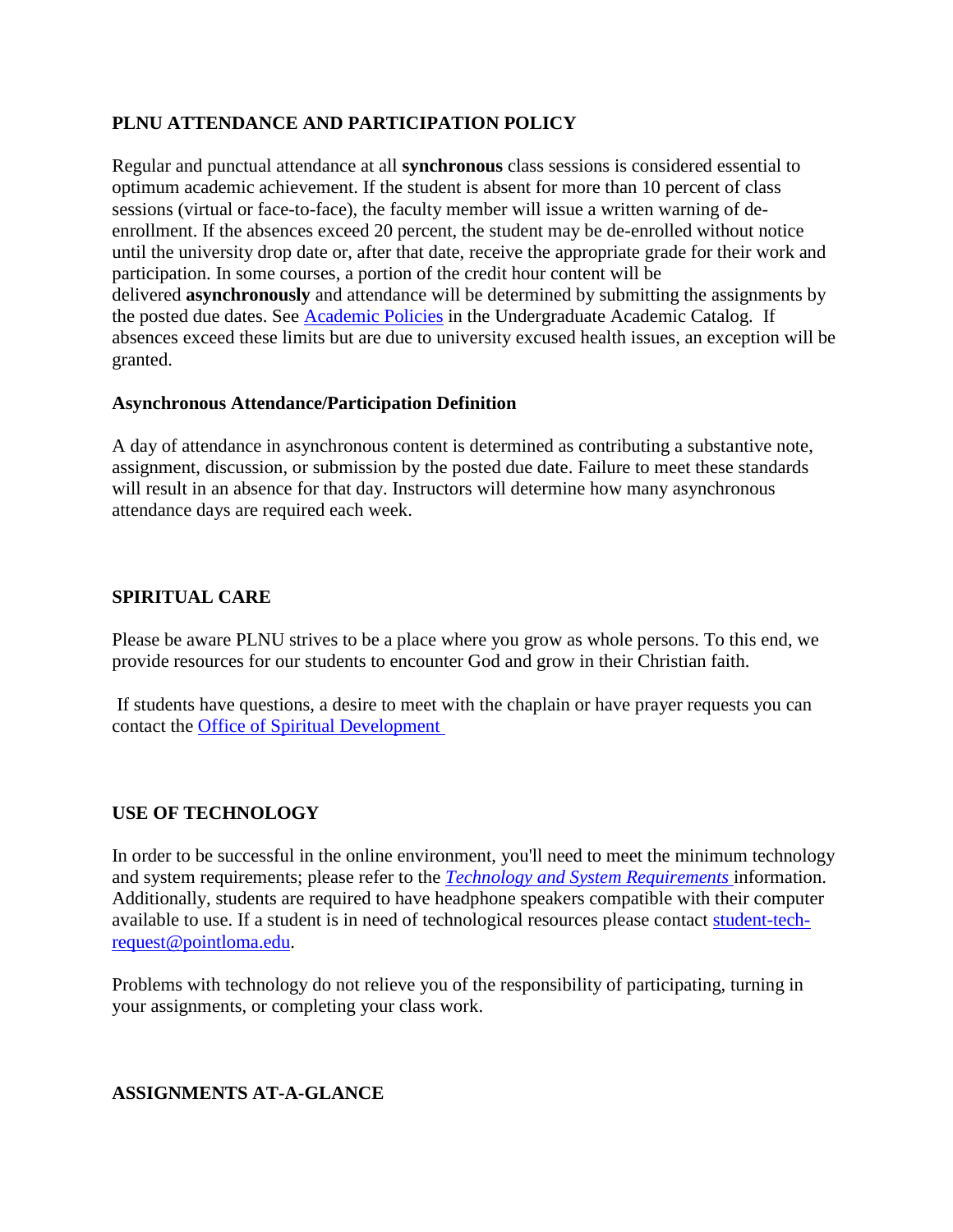Given the hybrid and online modalities being used in the 2020-2021 academic year, the content of the course schedule and assignments will be posted in Canvas.

**Daily Schedule:**

**Week One: Introduction**

## **Global Exploration, Global Empires, and Global Expansion**

**Week One:** 

January 12-

Introduction to course: aims, assumptions, expectations, and procedures.

January 14-

**No Class**

Read *Connections* Chapter 19: 370-379

## **Week Two:**

January 17- no classes

January 19-

- Read [Columbus to Rulers](http://www.fordham.edu/halsall/source/columbus2.html) of Spain (Links to an external site.)
- Read [Columbus Journal](http://www.fordham.edu/halsall/source/columbus1.html) (Links to an external site.).
- Read Columbus
- Read Destruction of the Indies
- **Columbus Debate due on Canvas January 19th**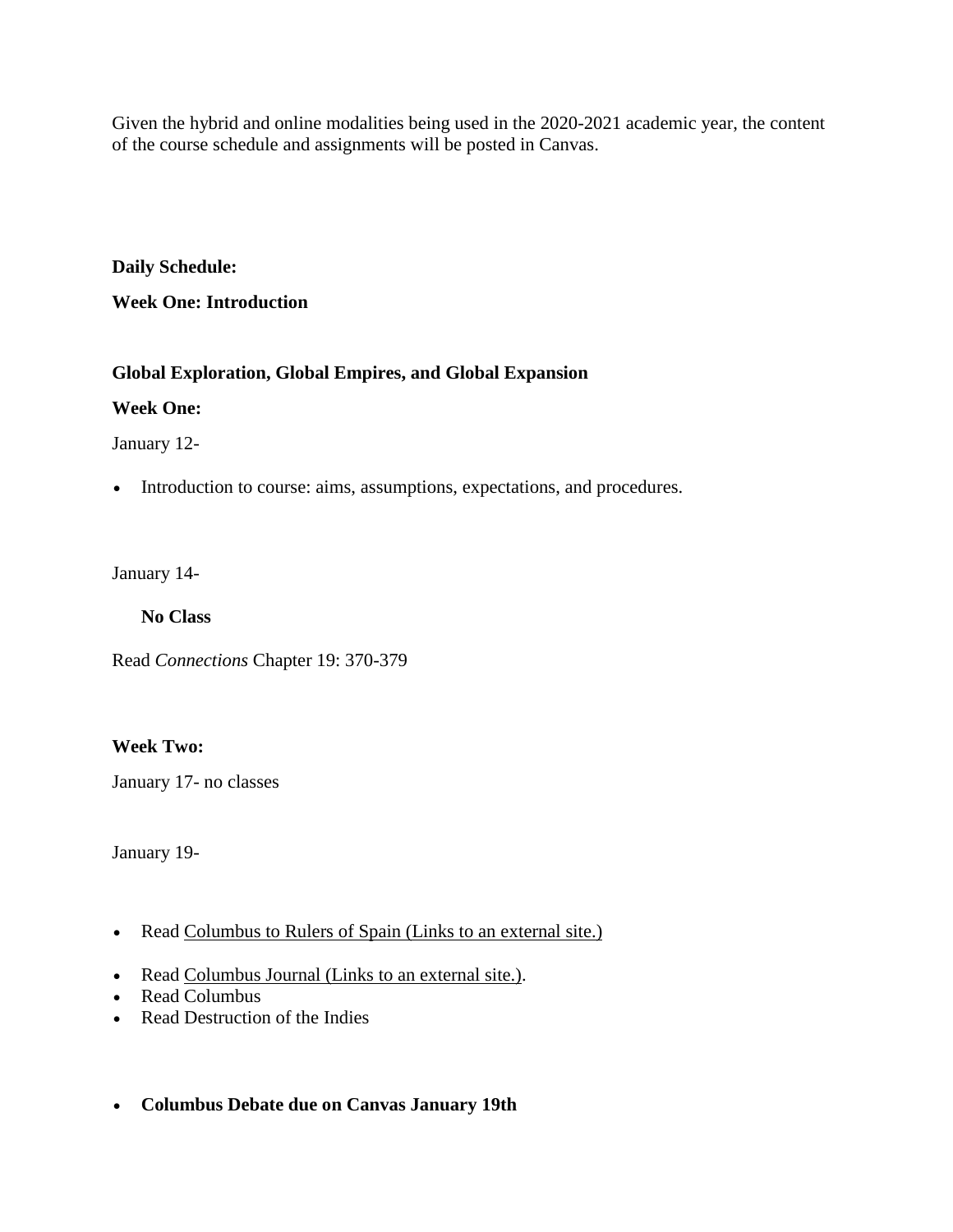#### January 21

Read *Connections* Chapter 19: 379-390

#### **Week Three: The West in an Age of Religious Conflict and Global Expansion**

January 24

Read *Connections* Chapter 20: 392- 400

January 26

Read *Connections* Chapter 20: 400-411

#### January 28

Read *Connections* Chapter 21 413-422

#### **Week Four: The Search for Stability in East Asia**

January 31

- Read Connections Chapter 21 423-434
- Will Adams trip to Japan, [\(on Canvas\)](http://www.fordham.edu/halsall/mod/1611adams-japan.html) Due January 30

"Will Adams was the first Englishman to make his home in Japan. His knowledge of shipbuilding made him so useful to the emperor that, although he was treated with honors and liberality, he was not allowed to leave the country. The Japanese of the street in Yedo which was named for him still hold an annual celebration in his memory. The letter from which the following extracts are taken was written in 1611. It begins with his departure from the coast of Peru."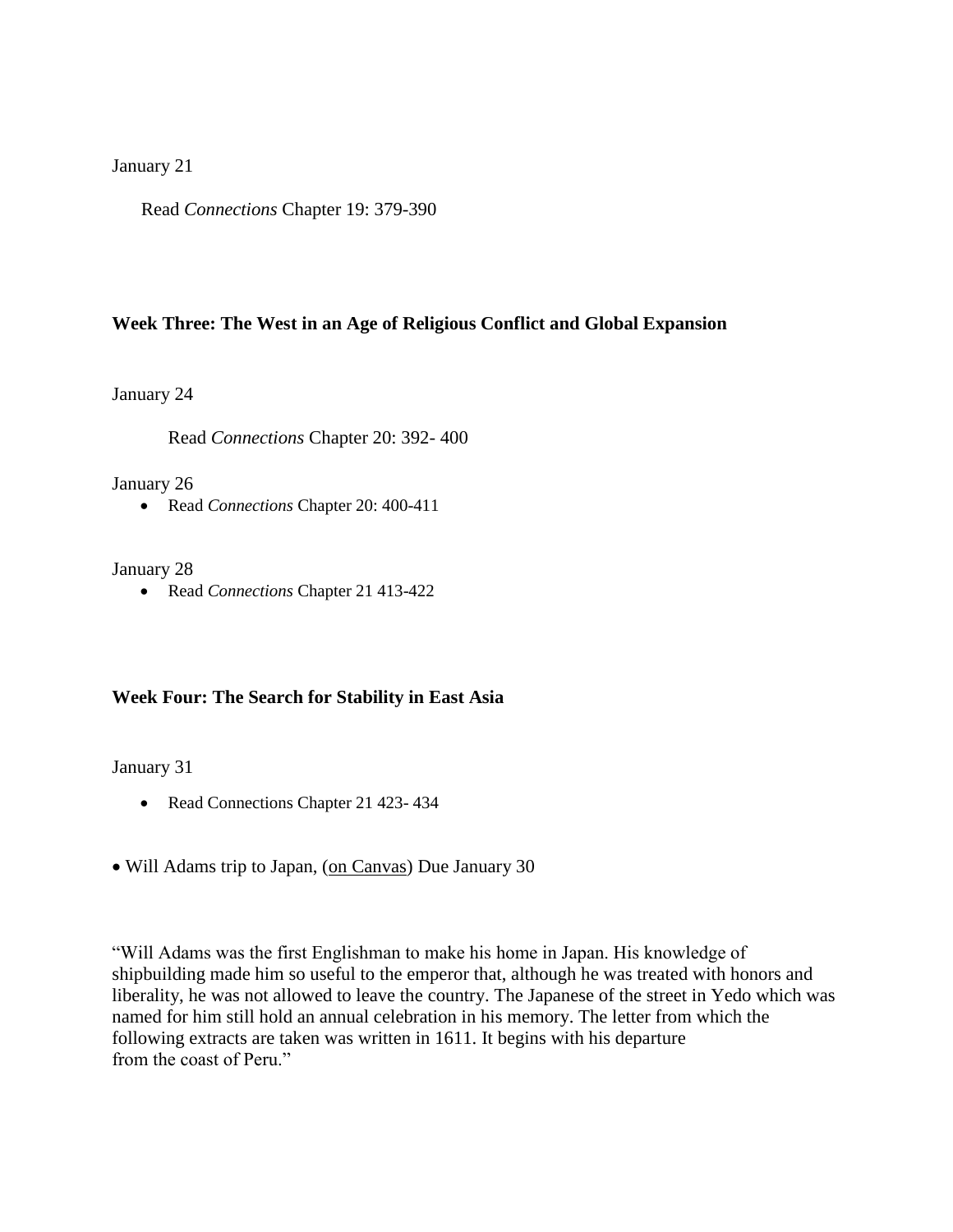In a 250-word Review, using the primary source listed above and drawing from your readings, what does the account of Will Adams tell us about the European and Japanese mindset at this time as well as the inter cultural exchange of the East and West. Does the fate of Adams bring up any ethical questions for you on the concept of personal freedom vs the State's best interest?

## **Southern Asia and the Global Shift in Wealth and Power**

## February 2

• Chapter 22

## February 4

• Finish Chapter 22

## **Week Five: Africa and the Atlantic Slave Trade**

## February 7

- Chapter 23
- primary sources in Slave Trade Assignment

## February 9

- Finish Chapter 23
- Africa's Greatest Civilization (Library)
- Slave Trade Assignment Due February 10

## February 11

- Read *Connections* Chapter 24: 479-487
- Read excerpts from Rousseau; Emile [https://history.hanover.edu/courses/excerpts/165rouss](https://history.hanover.edu/courses/excerpts/165rouss-em.html)[em.html](https://history.hanover.edu/courses/excerpts/165rouss-em.html)

## **Week Six: Absolutism and Enlightenment**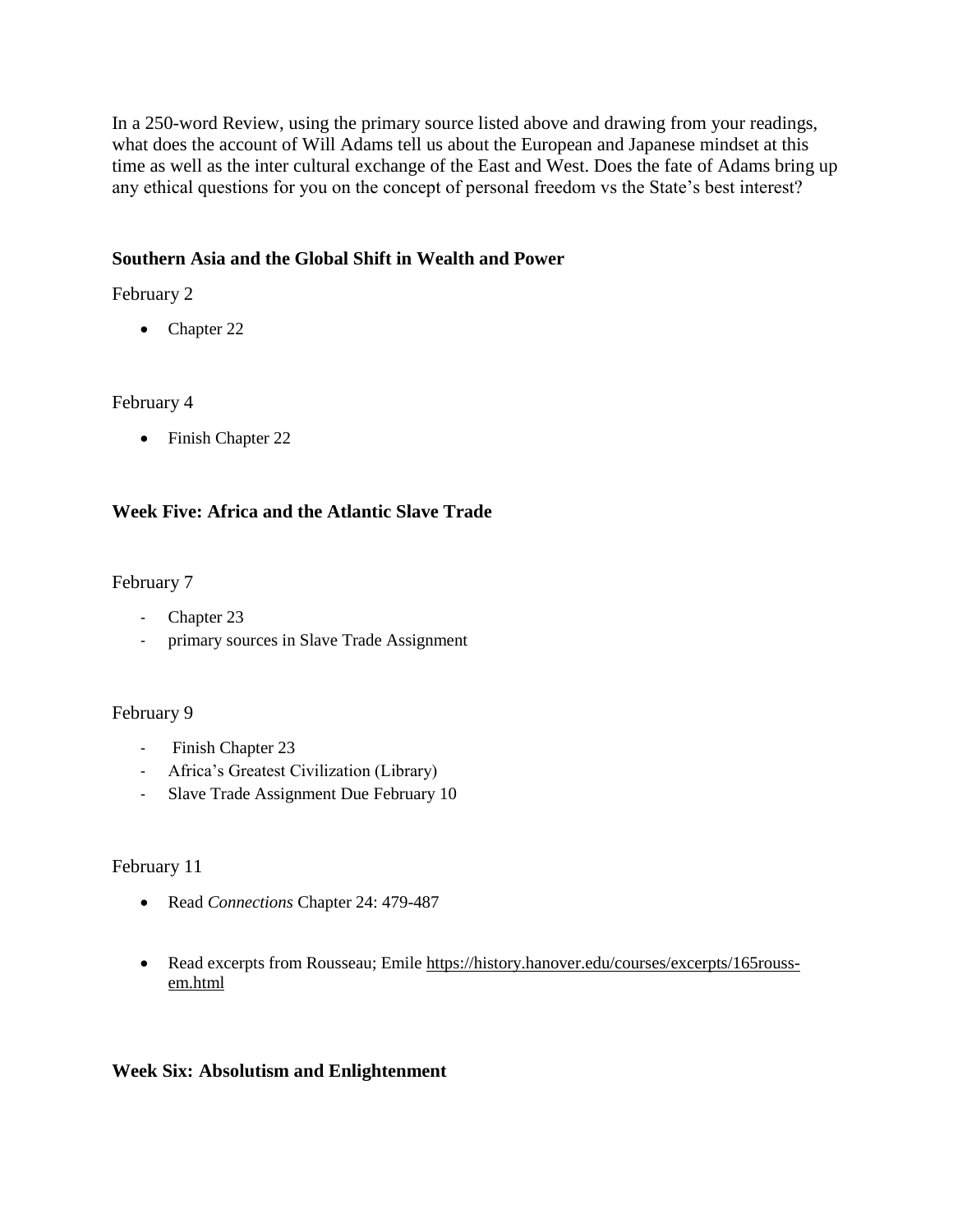### February 14

Read *Connections* Chapter 24: 487- 497

#### **Russia's Eurasian Empire**

#### February 16

#### **Due February 16**

"*Emile* is a novel in which the narrator supervises Emile's education from infancy to adulthood, but the narration is really only the frame for long passages that describe ideals for education. The first four books concern Emile's infancy, childhood, and adolescence. The fifth book, which includes Emile's marriage and expectation of fatherhood, discusses women's education in the context of introducing Emile's wife-to-be, Sophie."

In a 250-word Review, what are your initial thoughts on what Rousseau is saying about a women's education, position and role in a society? Do you find this at odds with his views and other enlightenment thinkers' views on equality of mankind?

Read *Connections* Chapter 25: 500- 511

#### February 18

Read *Connections* Chapter 25: 511- 518

### **Week Seven: The North Atlantic Revolutions**

February 21

- Read Connections Chapter 26: 520- 527
- Read Declaration of Independence http://www.ushistory.org/Declaration/document/index.html

February 23

• Read Connections Chapter 26 527-542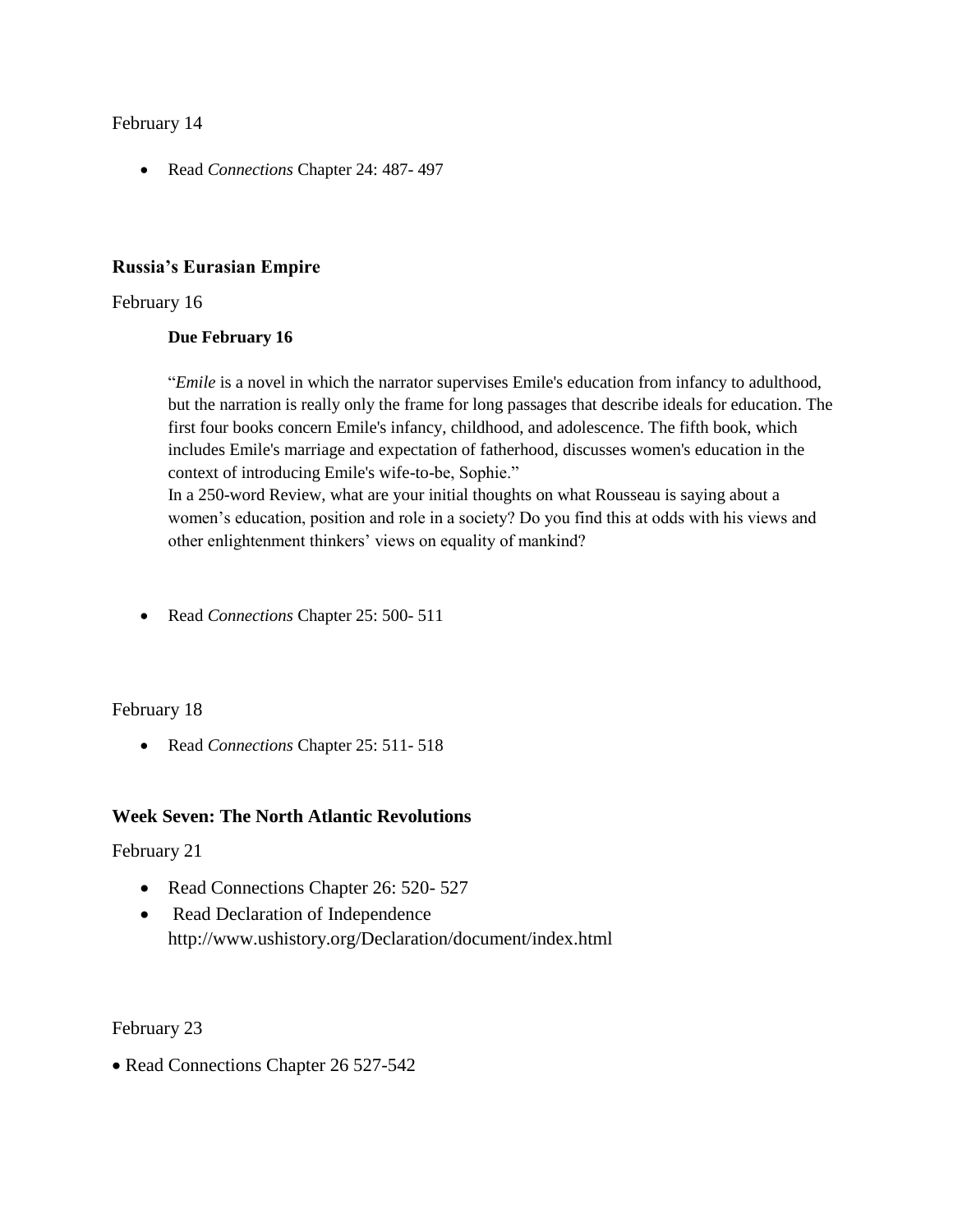## **Declaration Discussion due in Canvas February 24th**

### Read Declarations in Canvas

In a 250-word review, reflect on the Textbook and Primary Sources (Declarations) to form a comparison between the American and French Revolutions. What led to these Revolutions and how did they impact society and the world around them?

### **Industry and Ideology**

February 25

Read *Connections* Chapter 27 545- 556

## **Week Eight: Global Upheavals and Integration**

### February 28

- Read *Connections* Chapter 27 556- 570
- Read "The White Man's Burden." <http://historymatters.gmu.edu/d/5478/>
- Read "The Brown Man's Burden" <https://herb.ashp.cuny.edu/items/show/751>

### **Burdens of Imperialism Due March 2nd**

Published in the February, 1899 issue of McClure's Magazine, British novelist and poet Rudyard Kipling wrote a poem entitled "The White Man's Burden: The United States and The Philippine Islands." In this poem, Kipling urged the U.S. to take up the "burden" of empire and shift to Imperialism. In response,

Henry Labouchère's "The Brown Man's Burden" shifts the emphasis of Kipling's notorious poem, offering a view of imperialism from the perspective of those who were most directly affected by the expansionist policies of nations like Britain and the United States. In a 250- word review, Explain the different perspectives of Imperialism. In reading both poems, which perspective seems more accurate to you and why?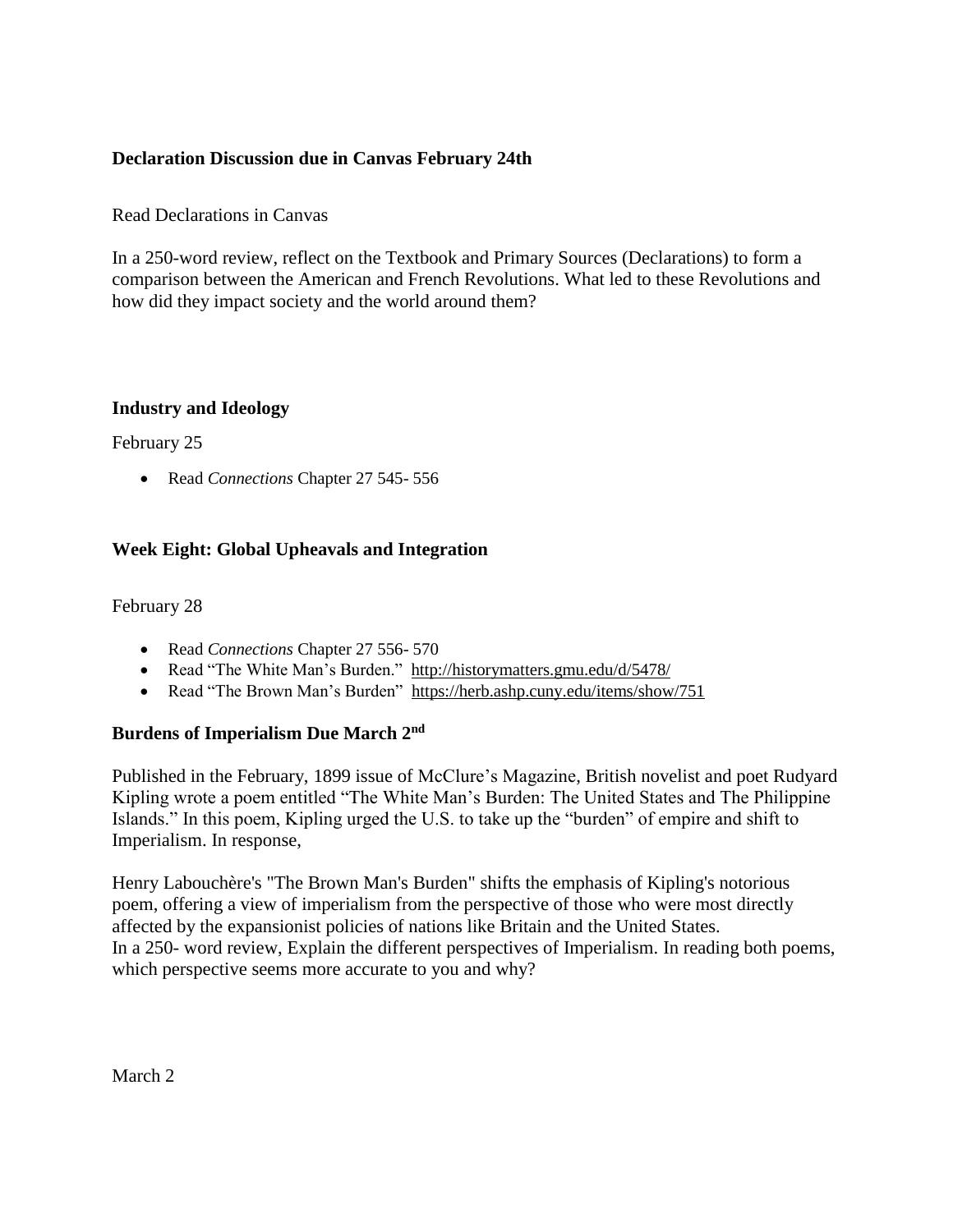Presentations -28

March 4

Presentations- 29

## **Week Nine: Spring Break**

March 7- 11 (no classes)

## **Week Ten: The Great War and the Russian Revolutions**

March 14

Presentation – Chapter 30

### March 16

- Read *Connections* Chapter 31: 642-656
- Read Wilsons's Fourteen Points<https://www.firstworldwar.com/source/fourteenpoints.htm>

## **Great War Discussion Due March 20**

WWI has been called the "Great War" and the "War to end all wars." Do you agree with these quotations?

Read the Textbook and the Primary source listed above (14 points.) In a 250- word Review explain how Wilson's Fourteen Points was a hope for a lasting peace. What points strike you as ones where if followed could have meant a firmly established peace among nations of the world?

### March 18

Read *Connections* Chapter 31: 656- 665

### **Week Eleven: Interwar Years**

March 21

Read *Connections* Chapter 32: 666-689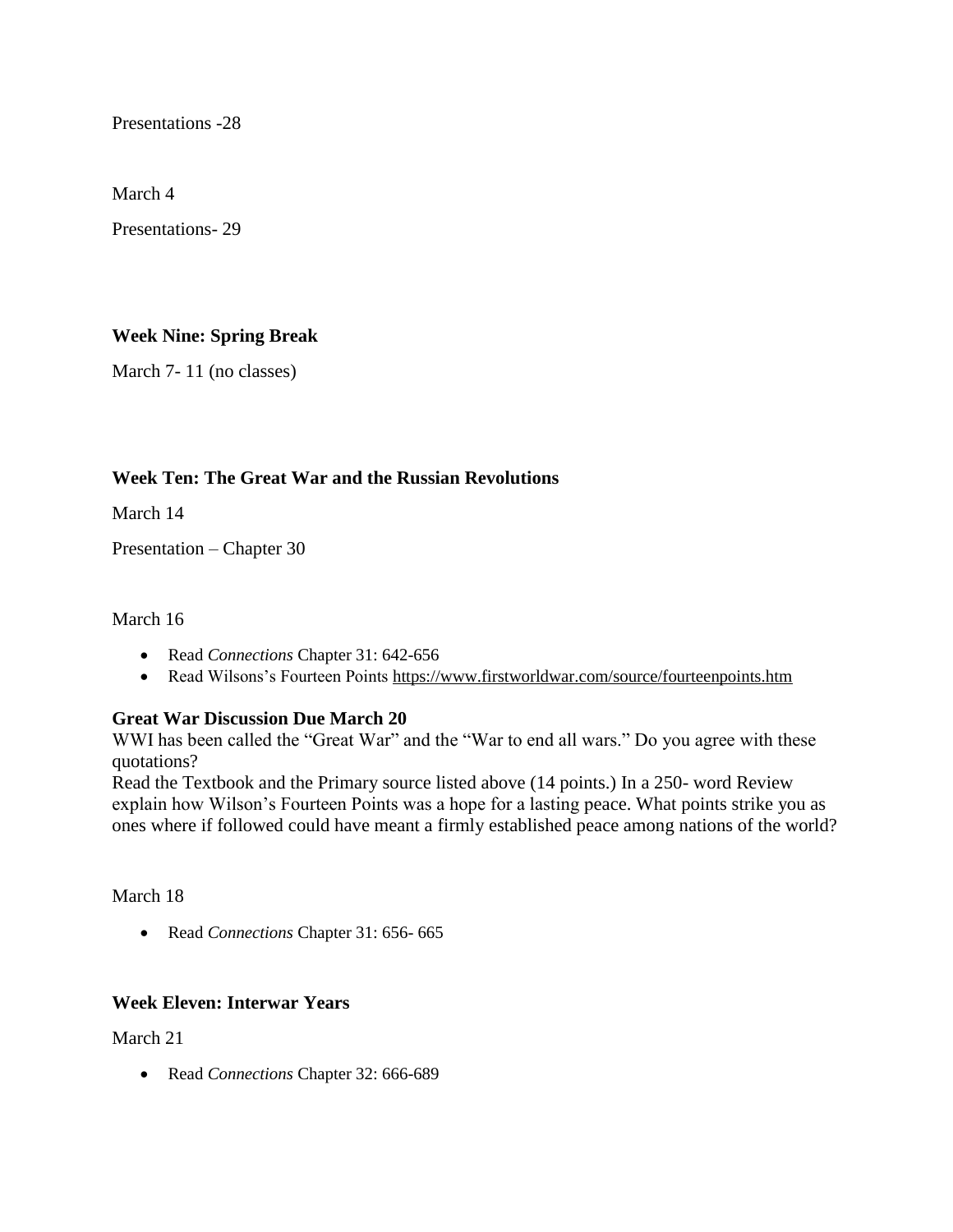March 23

• Read Connection Chapter 32 666-689

### **WWII and the Holocaust**

March 25

- Read *Connections* Chapter 33: 692- 703
- Read Treaty of Versailles <https://sourcebooks.fordham.edu/mod/1919versailles.asp>

## **Lead up to WWII Due March 27**

Read excerpts from the Treaty of Versailles and the textbook. Many historians argue that the Treaty of Versailles made another World War inevitable. In a 250-word review, participate in this debate and explain how it did or did not lead to war.

## **Week Twelve**

March 28

Read *Connections* Chapter 33: 703- 715

### **Upheavals of Asia and Latin America**

March 30

Presentations – Read Chapter 35 (744-758)

- India and Pakistan (1)
- Japan, China, and Korea (2)

April 1-

Presentations- Read Chapter 35 and 36

- Vietnam, Cambodia, Indonesia, Changes in Asian Society (758-765)
- Chapter 36 Latin America- Cuba and Argentina (768-779)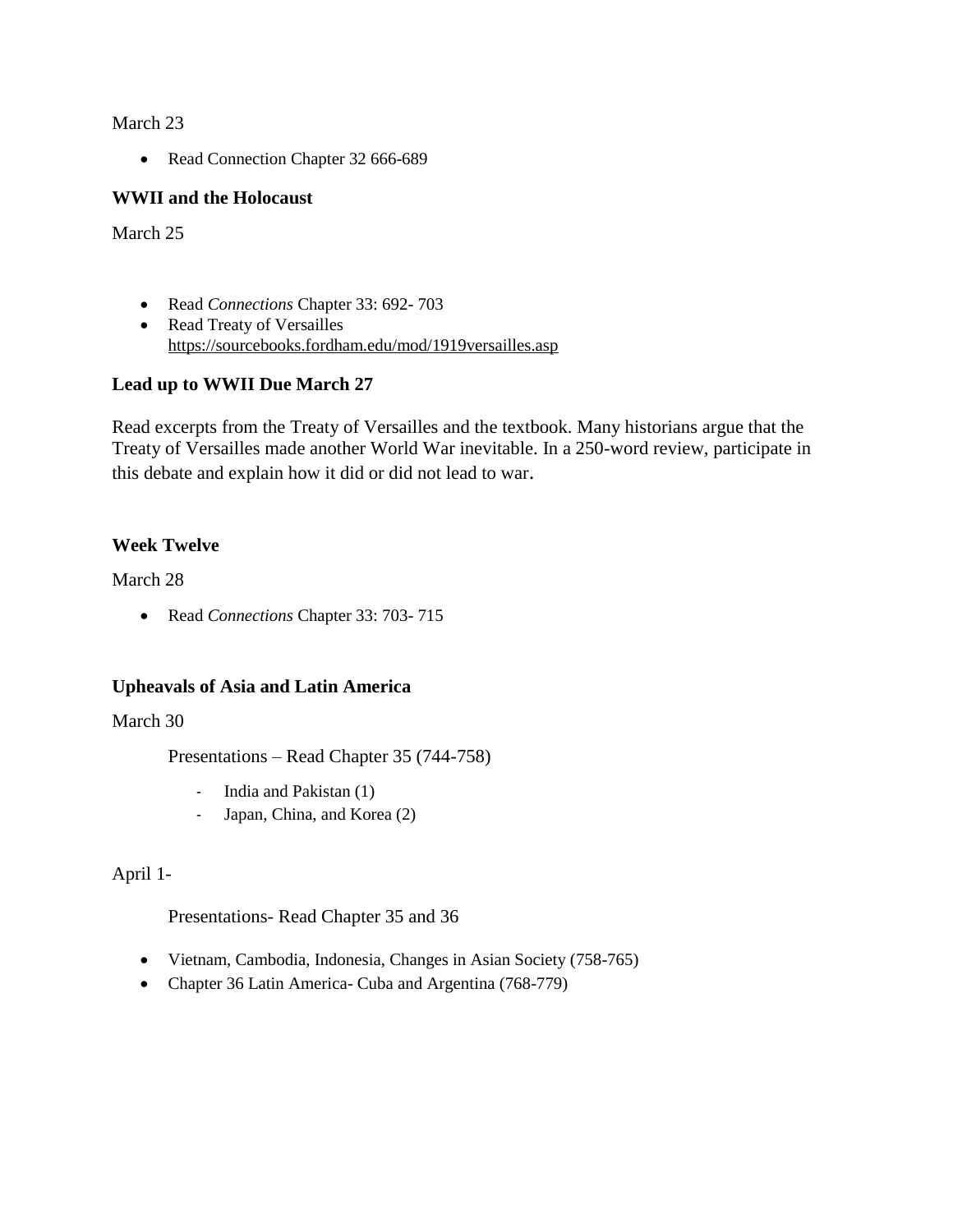## **Week Thirteen: East Versus West: Cold War and its Global Impact**

April 4

Presentations

- Read Chapter 36
- Latin America- Chili, Brazil, Mexico (779-790)

## **Class Activity: Atom Bomb Debate Due April 5**

#### **See Canvas for this assignment**

April 6

Read *Connections* Chapter 34: 718- 730

## April 8

- Read Chapter 34 730-741
- Read Evil Empire Speech<https://sourcebooks.fordham.edu/mod/1982reagan1.asp>

### **Due April 10**

"Reagan gave the address to the National Association of Evangelicals, an increasingly important segment of the Republican Party's conservative base. The first half of the speech was intended to boost support by focusing on the domestic issues of abortion and school prayer. This strategy allowed Reagan to link morality on domestic issues to the Cold War, culminating in a call for a spiritual renewal in America against "evil" forces at home and abroad."

In a 250-word review, read the textbook and the speech and consider the following questions. Do you think this tactic supported Reagan's claim that the American system of government and Judeo-Christian values (peace, liberty, and freedom,) were inextricably tied together? Why did Reagan wish to show the Cold War as a spiritual threat instead of an Ideological one? Was this speech effective?

### **Week Fourteen: Postcolonial Challenges in Africa and the Middle East**